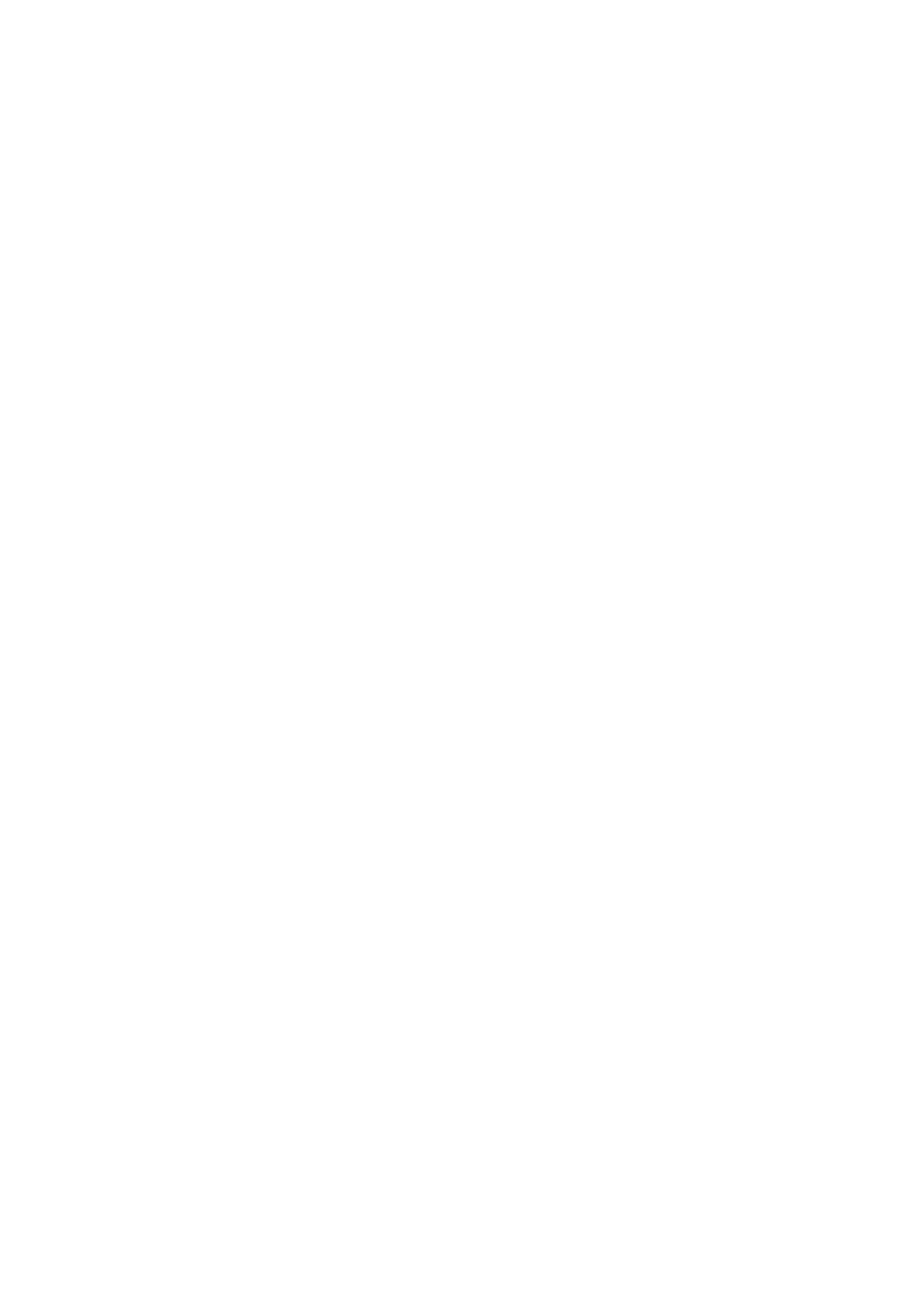

Resolution number IMSB/2020/42

MOVED by IMSB Member T Kake, seconded by IMSB Member G Wilcox:

That the Independent Māori Statutory Board:

a) accept the apology from member Renata Blair and member Tau Henare for absence.

**CARRIED**

## **2 Declaration of Interest**

There were no declarations of interest.

## **3 Confirmation of Minutes**

Resolution number IMSB/2020/43

MOVED by IMSB Member T Kake, seconded by IMSB Member G Wilcox:

That the Independent Māori Statutory Board:

a) confirm the ordinary minutes of its meeting, held on Monday, 3 August 2020, including the confidential section, as a true and correct record.

```
b) CARRIED
```
### **4 Extraordinary Business**

Late item 10 added. Member G. Wilcox asked to discuss Board Strategic Priorities Progress Report on Environment and Climate Change.

## **5 Financial Report July 2020**

Resolution number IMSB/2020/44

MOVED by IMSB Member T Kake, seconded by IMSB Member K Wilson:

That the Independent Māori Statutory Board:

a) receive the Financial Report for July 2020.

## **CARRIED**

### **6 Board Strategic Priorities Progress Report**

Resolution number IMSB/2020/45

MOVED by IMSB Member G Wilcox, seconded by IMSB Member K Wilson:

That the Independent Māori Statutory Board:

a) receive the Board Strategic Priorities Progress Report for September 2020.

#### **CARRIED**

## **7 Housing Advocacy Board Position**

Resolution number IMSB/2020/46

MOVED by IMSB Member T Kake, seconded by IMSB Member L Ngamane: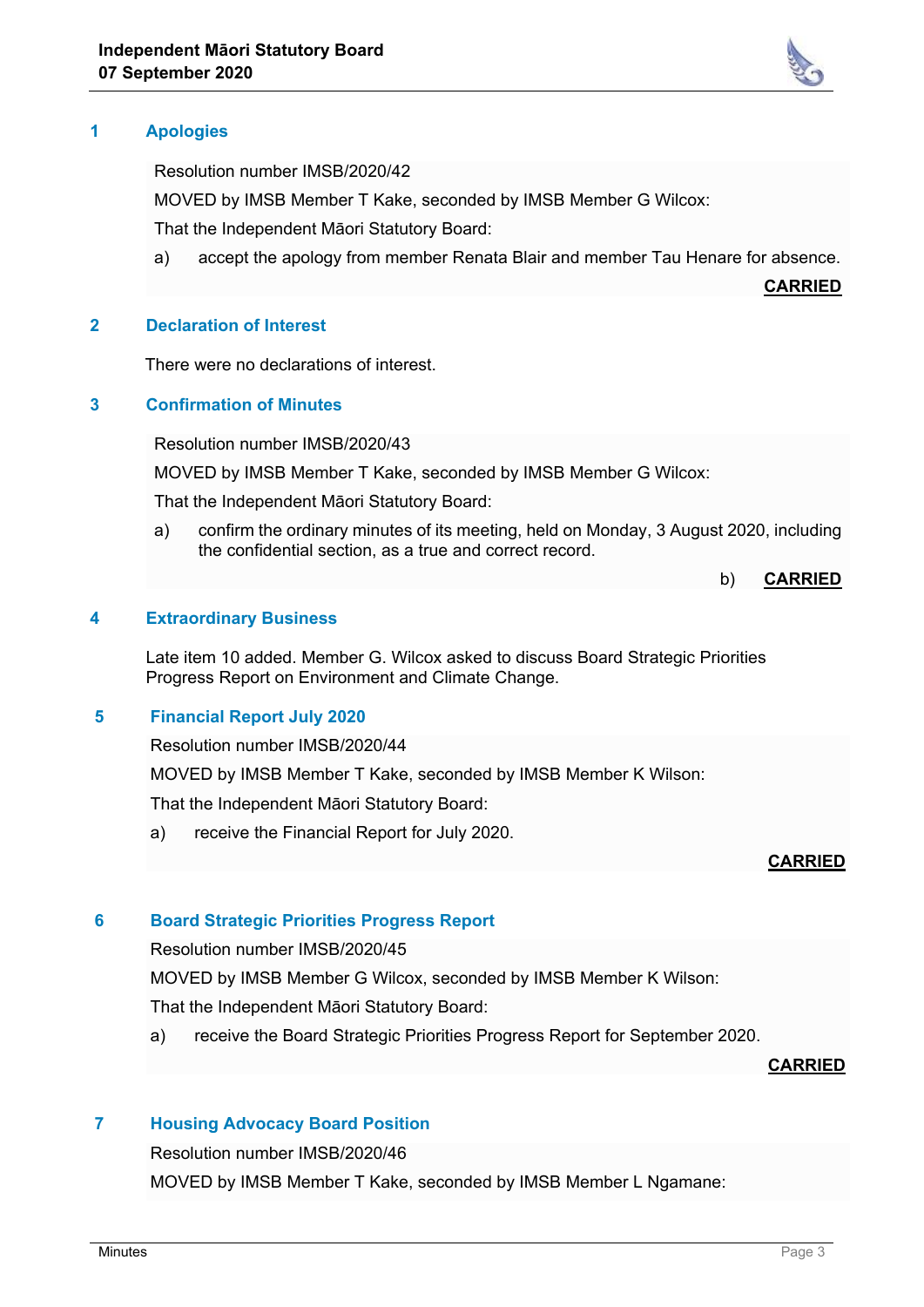

That the Independent Māori Statutory Board:

a) receive the Advocacy Position Paper on Progressing the Kāinga Strategic Action Plan with the removal of recommendation under action(s) b) iv.

## **CARRIED**

## **8 Review of Board Instruments**

Resolution number IMSB/2020/47

MOVED by IMSB Member L Ngamane, seconded by IMSB Member K Wilson:

That the Independent Māori Statutory Board:

- a) receive the report on the Review of the Board instruments
- b) note that a detailed report will be provided on responding to all the recommendations of the Review of the Board instruments
- c) agree that a scope be prepared for the future update of the Schedule of Issues of Significance.

### **CARRIED**

## **9 Appointments to Planning Committee**

Resolution number IMSB/2020/48

MOVED by Chairperson D Taipari, seconded by IMSB Member L Ngamane:

That the Independent Māori Statutory Board:

- a) appoint a Karen Wilson to join the Chair and the Deputy Chair of the Planning Committee to approve the notification of an enabling Rainwater Tanks Plan Change to the Auckland Unitary Plan (Operative in part) and Auckland District Plan (Hauraki Gulf Islands Section).
- b) appoint a Karen Wilson to join the Chair and Deputy Chair of the Planning Committee to determine council's position in response to appeals on council and private plan changes to the Auckland Unitary Plan beyond the authority delegated to the Tier 3 Manager in the Plans and Places Department where an urgent decision is required.
- c) note that the Planning Committee delegated responsibilities, duties and powers in relation to Fast-track Consenting Act- Resource consent applications and notices of requirement to the Tier 3 manager in the Resource Consents department (in relation to Resource consents) and the Tier 3 manager in Plans and Places (in relation to notice of requirements), in consultation with the Mayor's Office, subject to:
	- i) compliance with the red flag process

The "red flag" process will be used for any applications that are contrary to the Auckland Unitary Plan, Auckland Plan 2050, Auckland Plan Development Strategy and Future Urban Land Supply Strategy. Where an application is 'red flagged' notification is made immediately to the Chair of the Planning Committee, Chair of the Regulatory Committee, a Member of the Independent Māori Statutory Board and the relevant Ward Councillor(s) and all members of the relevant local board(s). Comments received from those members will be used to inform the council's comment on whether an application should be referred to the Expert Consenting Panel. Local board feedback will also be included as part of the council's comment.

d) appoint member Tau Henare as per recommendation c).

### **CARRIED**